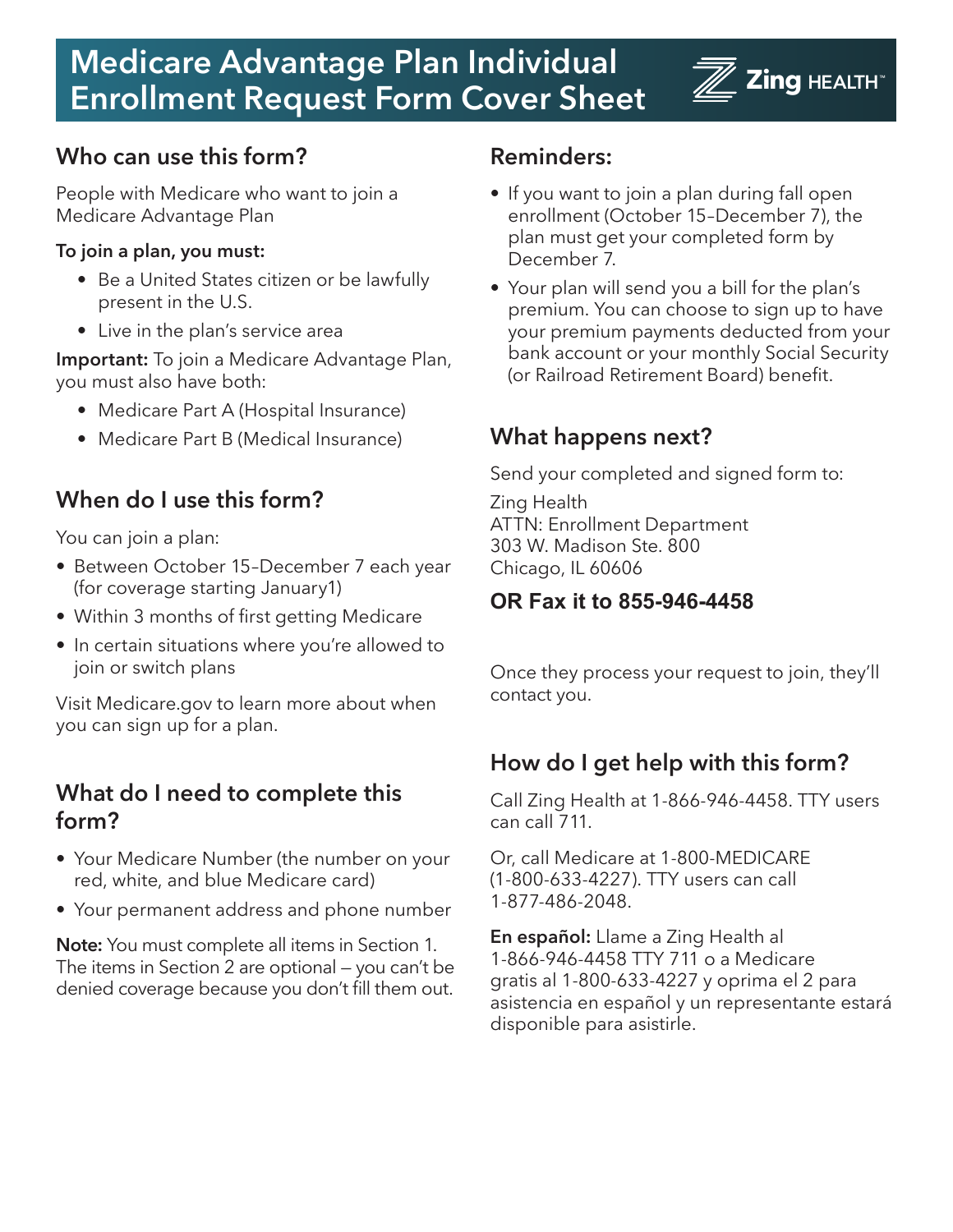# **Medicare Advantage Plan Individual Enrollment Request Form**



# **SECTION 1 – TO ENROLL IN ZING HEALTH, PLEASE PROVIDE THE FOLLOWING INFORMATION:**

**Select the plan you want to join:**

| City:<br>Mailing address, if different from your permanent address (P.O. Box allowed):<br>State:<br><b>Medicare Number:</b><br><b>Medical (Part B) Effective Date:</b>                                                          | ZIP Code:<br>ZIP Code:                                                                                                                                                                                                                                                                                                                                                                                                                                                                                                                                      |
|---------------------------------------------------------------------------------------------------------------------------------------------------------------------------------------------------------------------------------|-------------------------------------------------------------------------------------------------------------------------------------------------------------------------------------------------------------------------------------------------------------------------------------------------------------------------------------------------------------------------------------------------------------------------------------------------------------------------------------------------------------------------------------------------------------|
|                                                                                                                                                                                                                                 |                                                                                                                                                                                                                                                                                                                                                                                                                                                                                                                                                             |
|                                                                                                                                                                                                                                 |                                                                                                                                                                                                                                                                                                                                                                                                                                                                                                                                                             |
|                                                                                                                                                                                                                                 |                                                                                                                                                                                                                                                                                                                                                                                                                                                                                                                                                             |
|                                                                                                                                                                                                                                 |                                                                                                                                                                                                                                                                                                                                                                                                                                                                                                                                                             |
|                                                                                                                                                                                                                                 |                                                                                                                                                                                                                                                                                                                                                                                                                                                                                                                                                             |
| Permanent Residence street address (Don't enter a P.O. Box):                                                                                                                                                                    |                                                                                                                                                                                                                                                                                                                                                                                                                                                                                                                                                             |
| Phone Number:                                                                                                                                                                                                                   | Cell Number:<br>$(\begin{array}{c c} \begin{array}{c} \hline \end{array} & \begin{array}{c} \hline \end{array} & \begin{array}{c} \hline \end{array} & \begin{array}{c} \hline \end{array} & \begin{array}{c} \hline \end{array} & \begin{array}{c} \hline \end{array} & \begin{array}{c} \hline \end{array} & \begin{array}{c} \hline \end{array} & \begin{array}{c} \hline \end{array} & \begin{array}{c} \hline \end{array} & \begin{array}{c} \hline \end{array} & \begin{array}{c} \hline \end{array} & \begin{array}{c} \hline \end{array} & \begin{$ |
| <b>LAST Name:</b>                                                                                                                                                                                                               | [Optional: Middle Initial]:                                                                                                                                                                                                                                                                                                                                                                                                                                                                                                                                 |
| □ H4624-006 Zing Choice MI (HMO) - \$0 per month<br>□ H4624-007 Zing Open Access MI (HMO-POS) - \$0 per month<br>□ H4624-012 Zing Essential Wellness MI (C-SNP) - \$0 per month                                                 |                                                                                                                                                                                                                                                                                                                                                                                                                                                                                                                                                             |
| $\Box$ H4624-003 Zing Choice IN (HMO) - \$0 per month<br>□ H4624-004 Zing Choice IN (HMO) - \$0 per month<br>□ H4624-005 Zing Choice IN (HMO) - \$0 per month<br>□ H4624-011 Zing Essential Wellness IN (C-SNP) - \$0 per month |                                                                                                                                                                                                                                                                                                                                                                                                                                                                                                                                                             |
| □ H4624-001 Zing Choice IL (HMO) - \$0 per month<br>□ H4624-002 Zing Open Access IL (HMO-POS) - \$0 per month<br>□ H4624-010 Zing Essential Wellness IL (C-SNP) - \$0 per month                                                 |                                                                                                                                                                                                                                                                                                                                                                                                                                                                                                                                                             |
| $\Box$ H7330-001 Zing Choice IL (HMO) - \$0 per month<br>□ H7330-002 Zing Open Access IL (HMO-POS) - \$0 per month                                                                                                              |                                                                                                                                                                                                                                                                                                                                                                                                                                                                                                                                                             |
|                                                                                                                                                                                                                                 |                                                                                                                                                                                                                                                                                                                                                                                                                                                                                                                                                             |

Y0149\_EnrollmentForm-09152020\_M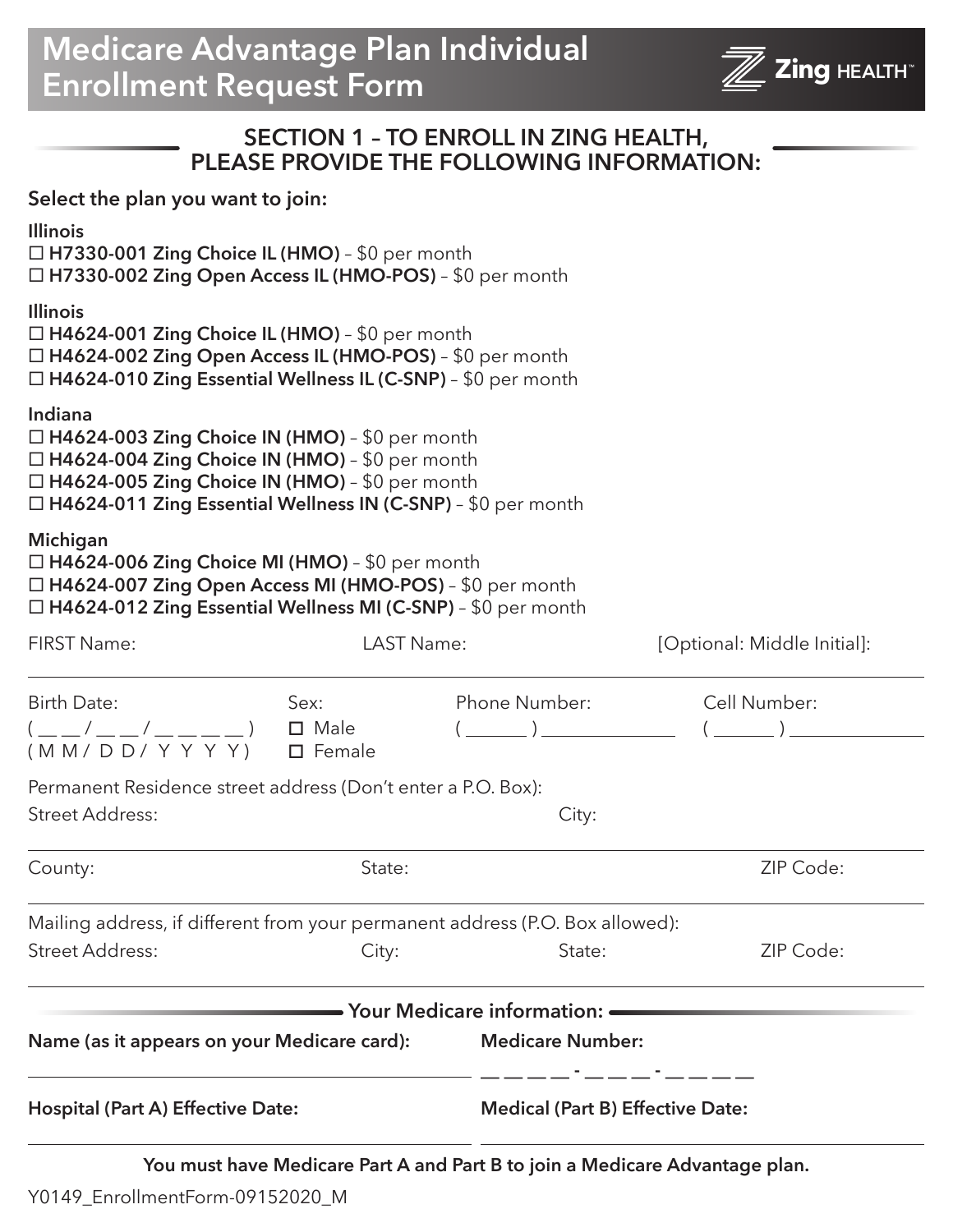|                                                                                                                                                                                                                                                                                                                                                                                                                                   | $\bullet$ Answer these important questions: $\bullet$ |                            |              |                                 |
|-----------------------------------------------------------------------------------------------------------------------------------------------------------------------------------------------------------------------------------------------------------------------------------------------------------------------------------------------------------------------------------------------------------------------------------|-------------------------------------------------------|----------------------------|--------------|---------------------------------|
| Will you have other prescription drug coverage (like VA, TRICARE, State Pharmaceutical Assistance<br>$\overline{1}$<br>Program (SPAP) in addition to Zing Health?                                                                                                                                                                                                                                                                 |                                                       | $\square$ Yes<br>$\Box$ No |              |                                 |
| Name of other coverage:                                                                                                                                                                                                                                                                                                                                                                                                           | Member number for this coverage:                      |                            |              | Group number for this coverage: |
| Do you have any chronic conditions, such as a Cardiovascular Disorders, Chronic Heart Failure, and/<br>$\overline{2}$<br>or Diabetes? □ Yes                                                                                                                                                                                                                                                                                       | $\square$ No                                          |                            |              |                                 |
| Are you enrolled in your State Medicaid program?<br><u> </u> Yes<br>$\overline{3}$<br>If yes, please provide your Medicaid number: _                                                                                                                                                                                                                                                                                              |                                                       |                            | $\square$ No |                                 |
|                                                                                                                                                                                                                                                                                                                                                                                                                                   | <b>Gue IMPORTANT: Read and sign below:</b> Gue        |                            |              |                                 |
| • I must keep both Hospital (Part A) and Medical (Part B) to stay in Zing Health Plan.                                                                                                                                                                                                                                                                                                                                            |                                                       |                            |              |                                 |
| • By joining this Medicare Advantage Plan, I acknowledge that Zing Health will share my information with<br>Medicare, who may use it to track my enrollment, to make payments, and for other purposes allowed by<br>Federal law that authorize the collection of this information (see Privacy Act Statement below).                                                                                                              |                                                       |                            |              |                                 |
| • Your response to this form is voluntary. However, failure to respond may affect enrollment in the plan.                                                                                                                                                                                                                                                                                                                         |                                                       |                            |              |                                 |
| • The information on this enrollment form is correct to the best of my knowledge. I understand that if I<br>intentionally provide false information on this form, I will be disenrolled from the plan.                                                                                                                                                                                                                            |                                                       |                            |              |                                 |
| • I understand that people with Medicare are generally not covered under Medicare while out of the<br>country, except for limited coverage near the U.S. border.                                                                                                                                                                                                                                                                  |                                                       |                            |              |                                 |
| • I understand that when my Zing Health coverage begins, I must get all of my medical and prescription<br>drug benefits from Zing health. Benefits and services provided by Zing Health and contained in my Zing<br>Health "Evidence of Coverage" document (also known as a member contract or subscriber agreement)<br>will be covered. Neither Medicare nor Zing Health will pay for benefits or services that are not covered. |                                                       |                            |              |                                 |
| • I understand that my signature (or the signature of the person legally authorized to act on my behalf) on<br>this application means that I have read and understand the contents of this application. If signed by an<br>authorized representative (as described above), this signature certifies that:                                                                                                                         |                                                       |                            |              |                                 |
| 1. This person is authorized under State law to complete this enrollment, and                                                                                                                                                                                                                                                                                                                                                     |                                                       |                            |              |                                 |
| 2. Documentation of this authority is available upon request by Medicare.                                                                                                                                                                                                                                                                                                                                                         |                                                       |                            |              |                                 |
|                                                                                                                                                                                                                                                                                                                                                                                                                                   |                                                       |                            |              |                                 |
| If you are the authorized representative, sign above and fill out these fields:                                                                                                                                                                                                                                                                                                                                                   |                                                       |                            |              |                                 |
| Name:                                                                                                                                                                                                                                                                                                                                                                                                                             |                                                       | Address:                   |              |                                 |
| Phone Number:                                                                                                                                                                                                                                                                                                                                                                                                                     |                                                       | Relationship to Enrollee:  |              |                                 |
|                                                                                                                                                                                                                                                                                                                                                                                                                                   |                                                       |                            |              |                                 |
|                                                                                                                                                                                                                                                                                                                                                                                                                                   |                                                       |                            |              |                                 |
| <b>Office Use Only:</b>                                                                                                                                                                                                                                                                                                                                                                                                           |                                                       |                            |              |                                 |
|                                                                                                                                                                                                                                                                                                                                                                                                                                   |                                                       |                            |              |                                 |
|                                                                                                                                                                                                                                                                                                                                                                                                                                   |                                                       |                            |              |                                 |
| Election Type: 0 ICEP/IEP 0 AEP 0 SEP (Type): Date (if applicable): __/__/__/___                                                                                                                                                                                                                                                                                                                                                  |                                                       |                            |              |                                 |
|                                                                                                                                                                                                                                                                                                                                                                                                                                   |                                                       |                            |              |                                 |